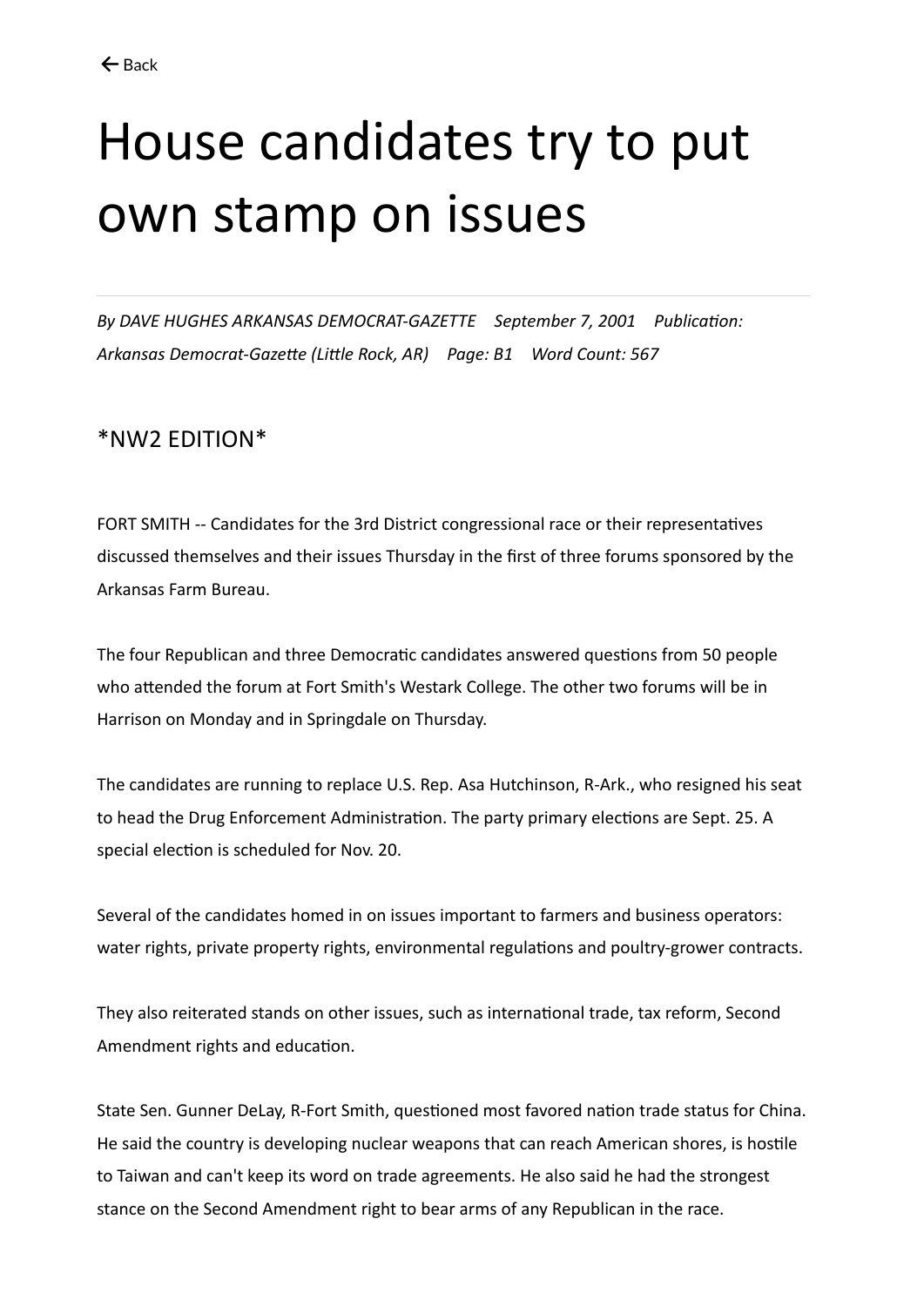He said he would work to get funding for construction of Interstate 49 south of Fort Smith.

Bill Williams of Bella Vista, a Democrat and owner of a bed-and-breakfast inn, said he opposed drilling for oil in Alaska's Arctic National Wildlife Refuge. He favored, instead, the development of alternative fuels. He also favored opening trade with Cuba and defended the United Nations' authority to prosecute international criminals, even if they are Americans.

Dr. Faye Boozman, director of Arkansas' Department of Health and brother of candidate John Boozman, a Rogers Republican, said his brother understood the pressures government regulations put on farm families and on businesses. He said John Boozman also was committed to adequate funding of health care and for affordable prescription drugs.

State Rep. Shawn Womack, R-Mountain Home, spoke for former State Rep. Jim Hendren, R-Sulphur Springs. He said Hendren believed in private property rights and supported elimination of the capital gains and inheritance taxes. He also pointed to Hendren's record in the state Legislature, in which he supported fetal-protection legislation and a ban on partial birth abortions.

State Rep. Mike Hathorn, D-Huntsville, is a traditional Democrat who would help constituents resolve problems they encounter with the government, said his campaign manager, Dina Wood, who spoke for him.

She said Hathorn understands the law and government regulations and is a Democrat who can win the 3rd District seat.

Brad Cates, a West Fork Republican, said he opposed most favored trade status with China and favored strengthening the military. He also favored a consumption tax that would tax citizens when they spend money, not when they earn it.

He also said the United States was setting a bad example for the world by allowing 3 million people to enter the country illegally while not making it easier for American business and industry to hire foreign workers who could be beneficial to the economy.

State Rep. Jo Carson, D-Fort Smith, said she was concerned about the negative effect the estate tax has on the health of family farms. She also said there may be legal problems with contracts that poultry growers have signed that are hampering their ability to make a profit on their operations.